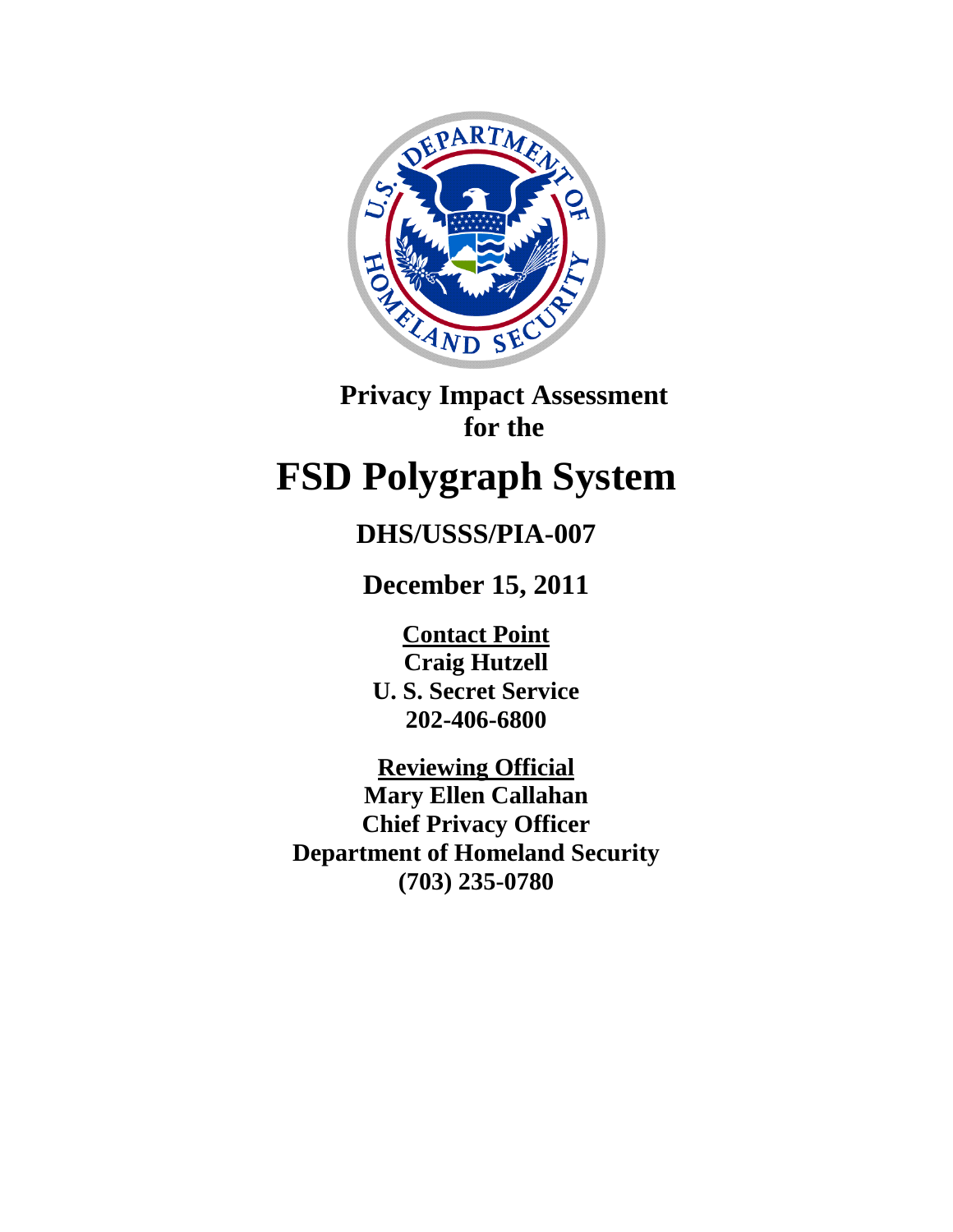

## **Abstract**

The Forensic Services Division (FSD) Polygraph Branch of the United States Secret Service (USSS) uses the FSD Polygraph system to track all polygraph examinations that it administers. This database contains information on applicant and criminal polygraph examinations and their results. USSS is conducting this Privacy Impact Assessment (PIA) because this system contains personally identifiable information (PII) of individuals who undergo an exam.

## **Overview**

The FSD Polygraph System is a shared system that can be accessed only by the eight polygraph examiner quality control (QC) personnel assigned to the Operations Section. USSS administers polygraph tests to five categories of individuals: (1) applicants for USSS employment to demonstrate eligibility; (2) USSS subjects of federal allegations of criminal activity who agree to the exam in connection with their charges; (3) subjects of federal agency Offices of Inspector General (OIG) criminal investigations who agree to the exam in connection with their charges; and (4) subjects of allegations in state and local law enforcement matters, or at the request of the National Center for Missing and Exploited Children, to provide forensic and investigative support in any investigation involving missing or exploited children pursuant to 18 U.S.C. § 3056(f); and (5) subjects of allegations in state and local law enforcement investigations involving other major felonies.

In all instances the individual has consented to the use of the polygraph. A Statement of Consent is presented to the examinee and must be voluntarily executed. At any time during the polygraph, the examinee may opt to terminate the examination. USSS interprets its authority to allow it to polygraph anyone who consents.

With respect to federal agency OIG requests for polygraph support, there is a Memorandum of Understanding between USSS and the relevant OIG, and OIG requests are vetted through the USSS Office of Professional Responsibility and the USSS Inspection Division for authorization. For any other exams run for any other federal, state, or local agency, the exam will not be run in internal affairs/administrative cases. USSS polygraph examinations for federal, state, and local agencies, other than OIGs, are quite infrequent and are conducted only for those agencies that do not have existing polygraph programs. As such, they are conducted in the absence of any MOU/MOA's using the same approval process as for OIG.

Examiners use the FSD Polygraph System to search, track, and monitor the program's productivity pursuant to that agency's specific authorizing federal or state legislation and the rules and regulations applicable to law enforcement agencies.

 A typical transaction is an applicant for employment at USSS voluntarily submits to a polygraph examination. Information is collected directly from the examinee at this time. The information provided in response to the questions is input into FSD Polygraph System by the polygraph examiner. Information that is input into the system can then be reviewed, searched, and updated only by QC examiners. A QC examiner has the capability to search the system by entering a simple search (name, date of birth, and/or identification number) or an advanced search (last name, first name, middle name, date of birth, sex, race, and/or SSN). The user may also limit their search to those records containing partial data they have available and can modify the search with Boolean logic. This system does not maintain criminal history,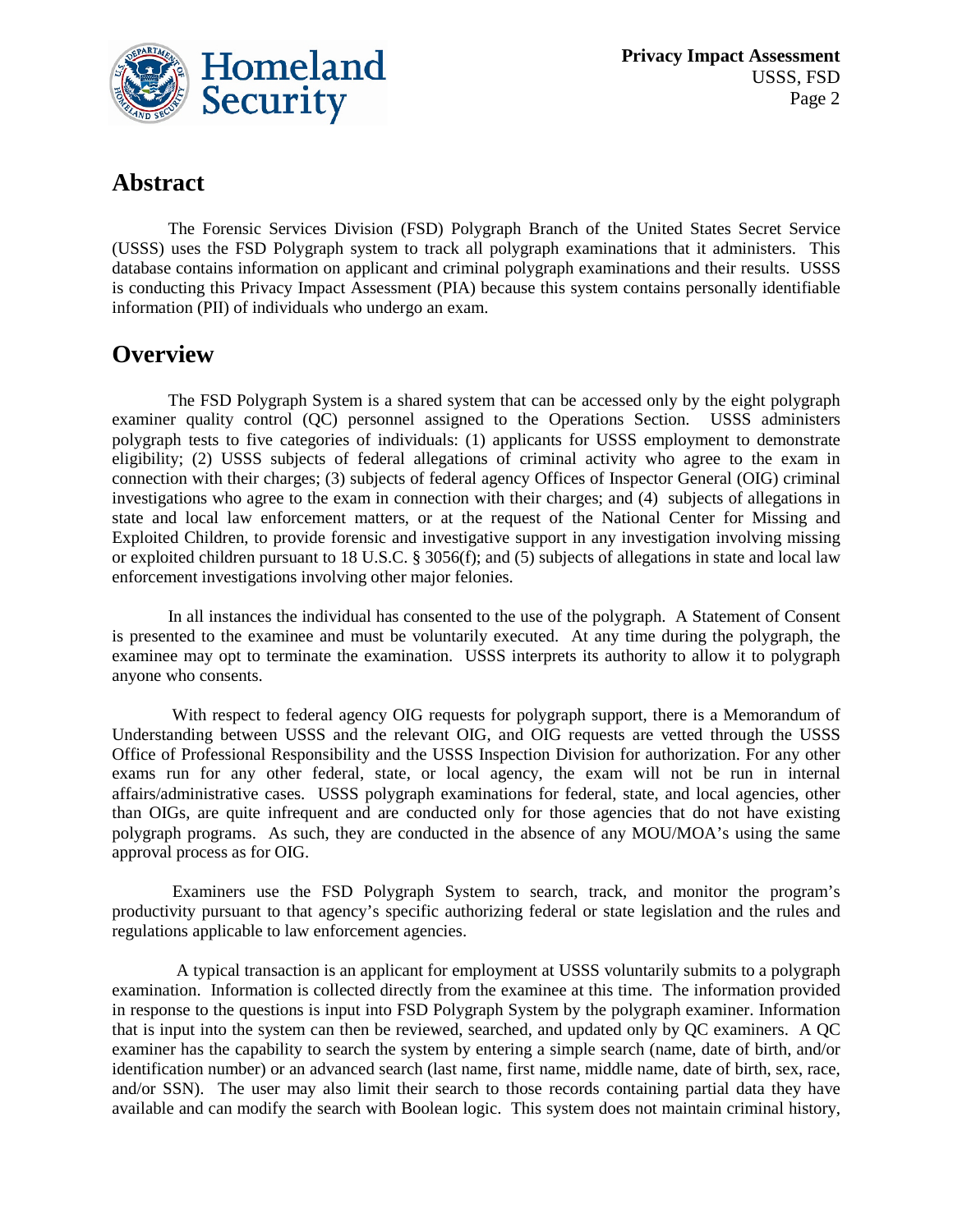

mental health records, or any other such information regulated by disclosure restrictions. Instead, it merely serves as a method to quickly determine whether an individual has been administered a polygraph by USSS and if so, shows the outcome of the exam.

The FSD Polygraph System was designed to maintain a limited amount of information in order to expedite access to outcomes, dates of exams, and pertinent data pertaining to an individual polygraph without having to manually search files in archives. Case files, including questions answered and responses provided, are maintained in paper form in a vault separate from this system.

## **Section 1.0 Characterization of the Information**

#### **1.1 What information is collected, used, disseminated, or maintained in the system?**

The information collected includes the names and identifiers of individuals who have applied for employment at USSS or are subjects of allegations of financial crimes who agree to the polygraph exam in connection with their charges.

The system may contain any of the following data on a subject:

- Name (first, middle, last)
- Date of birth
- ID number
- SSN
- Office of Origin
- Exam date
- Exam status Test results (i.e., Deception Indicated; No Deception Indicated; Inconclusive)
- Case Number

Case files, including questions answered and responses provided, are maintained in paper form in a vault separate from this system.

## **1.2 What are the sources of the information in the system?**

The information in the FSD Polygraph System is input by QC examiners based on information provided in the applicant's *Questionnaire for National Security Positions* (SF-86), or based on information gathered by the administering polygraph examiner through the interview of the examinee.

## **1.3 Why is the information being collected, used, disseminated, or maintained?**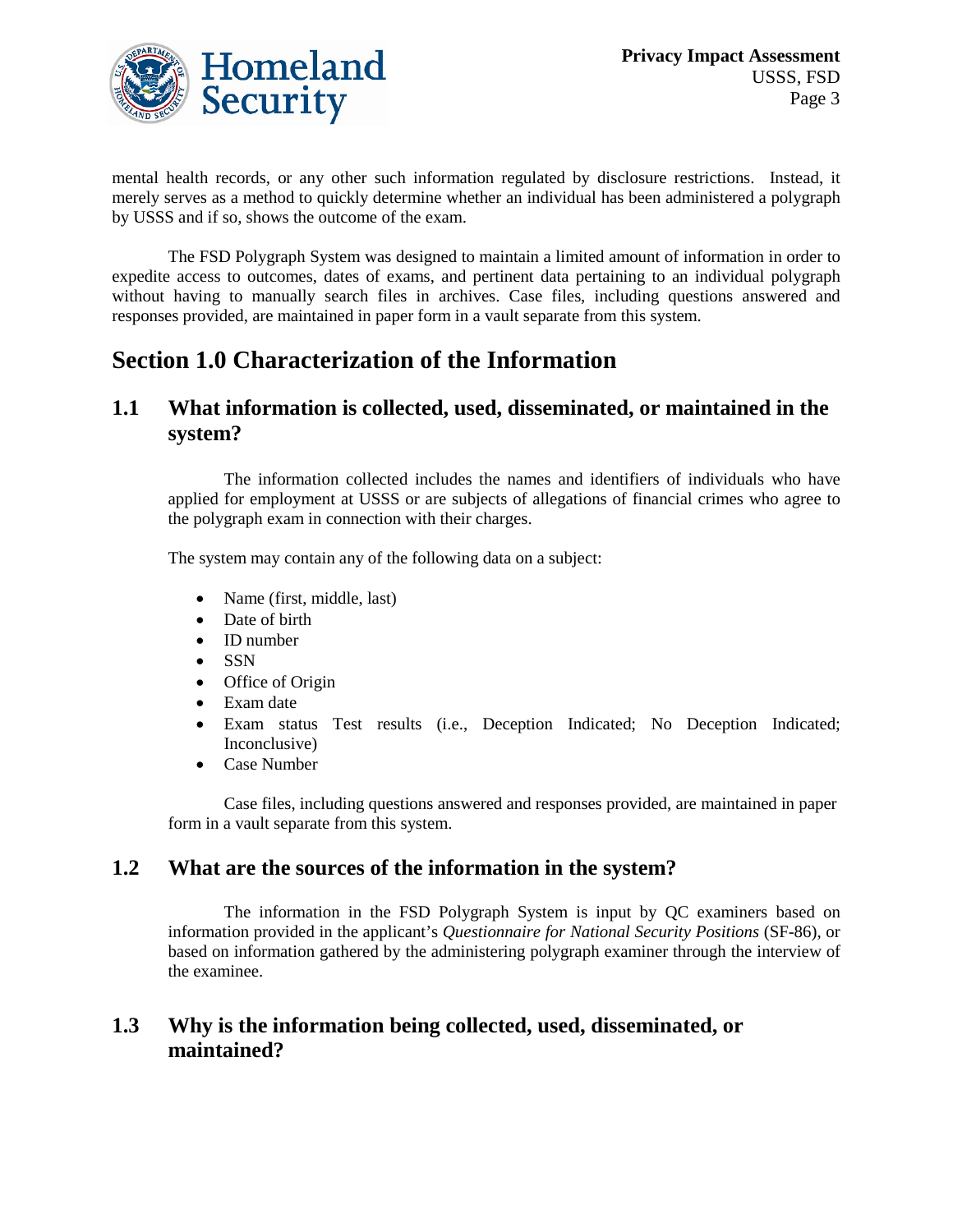

This information is being collected, used, disseminated, or maintained to assist USSS and participating agencies in fulfilling their investigative and hiring missions by monitoring progress of individuals in the hiring system, as well as to support agents and law enforcement agencies for whom criminal tests are conducted on subjects of allegations of criminal activity.

## **1.4 How is the information being collected?**

Only a QC examiner working in the Polygraph Operations Branch may enter data or access the database.

#### **1.5 How will the information be checked for accuracy?**

The accuracy of the information submitted is the responsibility of the QC examiners, who receive extensive training on administering these tests to ensure accuracy.

#### **1.6 What specific legal authorities, arrangements, and/or agreements defined the collection of information?**

The collection of the information is authorized by the Federal Records Act, 44 U.S.C. § 3101, and the Secret Service's protective authority contained in 18 U.S.C. §§ 3056 and 3056A.

## **1.7 Privacy Impact Analysis: Given the amount and type of data collected, discuss the privacy risks identified and how they were mitigated.**

**Privacy Risk:** There is a privacy risk that more information may be collected than necessary to accomplish the purpose for which the information was originally collected.

**Mitigation** : USSS minimizes the risk in two ways. First, the information related specifically to the questions and answers provided during the exam are maintained in paper form and destroyed after a period of time so as to minimize the number of individuals with access to this information. Additionally, USSS minimizes this risk by collecting and entering the minimum amount of information on only those individuals who have been authorized for polygraph testing subject to an authorized law enforcement investigation or who are applicants requiring examination. USSS maintains only the results of the exam within this system.

**Privacy Risk:** There is a risk of erroneous entry of an individual's PII into the Polygraph database.

**Mitigation:** The Polygraph Branch mitigates this risk by limiting input and access to the system to authorized USSS QC examiners engaged in applicant tracking or the quality control process.

**Privacy Risk:** There is a risk that the information from the questions and answers could be incorporated into the IT system.

**Mitigation:** The IT system was developed so that it does not have a field to allow such information to be incorporated into it. The questions and answers are maintained only in paper form.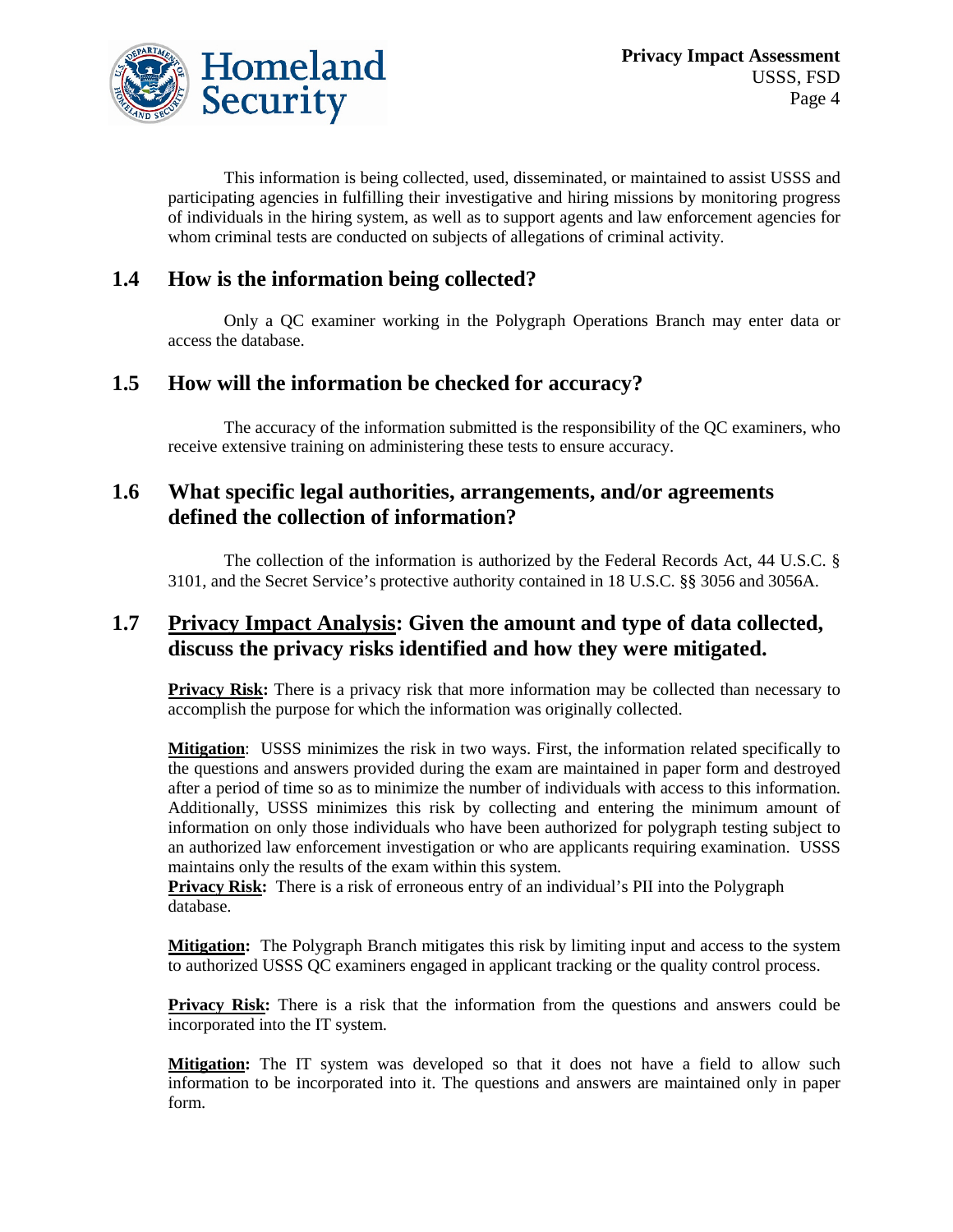

## **Section 2.0 Uses of the Information**

The following questions are intended to delineate clearly the use of information and the accuracy of the data being used.

#### **2.1 Describe the uses of information.**

The information collected in this system is intended to be shared with internal divisions of USSS for applicability in the employment application process, or with other law enforcement agencies for their investigative use on exams based upon criminal allegations. The criminal examination data is shared between the Secret Service and other participating accredited law enforcement agencies. It should be noted that applicant PII and criminal suspect PII are kept in two separate areas of the database. Applicant PII is internal and used/disseminated only within the USSS for applicant processing.

Authorized users in the USSS query the database for names of individuals that come to the attention of the USSS because they (1) have been administered a polygraph examination as part of the pre-employment process, or (2) have been administered a polygraph examination concerning a specific criminal act or accusation.

## **2.2 What types of tools are used to analyze data and what type of data may be produced?**

No tools are used to analyze the data in or produced from this system.

#### **2.3 If the system uses commercial or publicly available data please explain why and how it is used.**

The system does not directly use any publicly available data. All data provided is entered by QC examiners who acquire information in the course of investigations, which may or may not include information from publicly available sources.

Case files, including questions answered and responses provided, are maintained in paper form in a vault separate from this system.

## **2.4 Privacy Impact Analysis: Describe any types of controls that may be in place to ensure that information is handled in accordance with the above described uses.**

**Privacy Risk:** The privacy risk associated with the uses of the information is that users may use the information for reasons not consistent with the original purpose.

**Mitigation:** To mitigate this risk, access is limited to those within the polygraph branch quality control process with the responsibility to limit conveyance of information to only those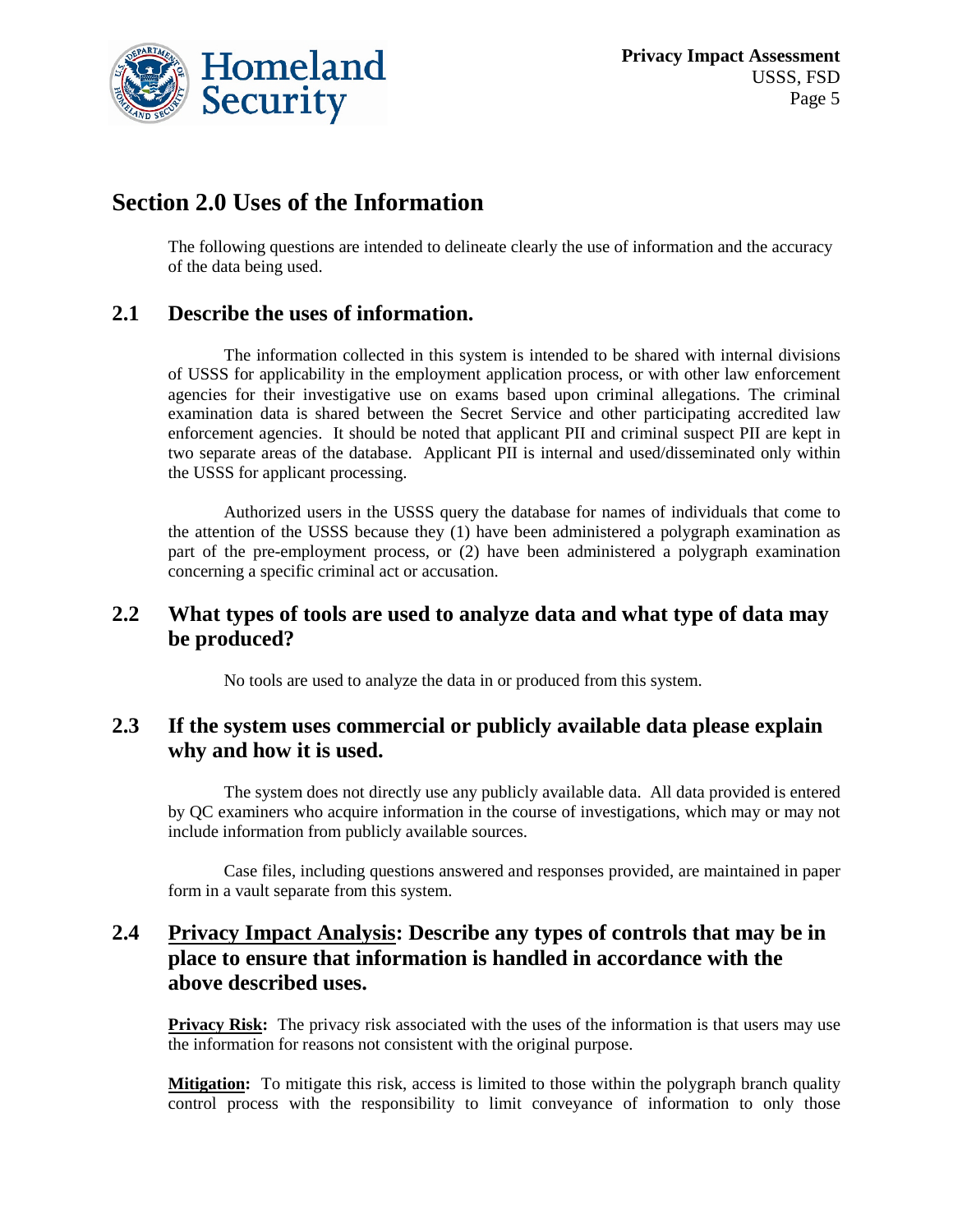

employees with a need-to-know for their job function (i.e., managing or conducting investigations of individuals suspected of crimes or in the application). All users are required to affirmatively acknowledge the following responsibilities regarding the use and dissemination of polygraph records:

- Records are law enforcement sensitive and should not be accessed by or disseminated to nonmembers;
- Any unauthorized access may be subject to criminal and civil penalties;
- Information exchanged through the system remains the property of and under the legal control of the USSS; and
- Each individual is responsible for their own compliance in collecting, maintaining, and sharing information under the Privacy Act and any applicable regulations.

**Privacy Risk**: There is a privacy risk that exams conducted for employment purposes may be used for a law enforcement purpose.

**Mitigation**: To mitigate this risk, policies and procedures are in place to ensure that data is used in accordance with each respective authorized uses for information contained FSD Polygraph system. All information will be used in conformity with DHS/USSS-001 (Criminal Investigative Information System, 76 FR 49497) System of Records Notice (SORN) and consistent with all existing MOU/MOAs.

## **Section 3.0 Retention**

The following questions are intended to outline how long information will be retained after the initial collection.

#### **3.1 What information is retained?**

Names and identifiers of individuals who are administered a polygraph examination, as well as exam results and other information on the SF-86, may be retained by USSS.

#### **3.2 How long is information retained?**

Existing retention schedules, established and/or approved by the National Archives and Records Administration (NARA), may cover periods as short as two years for individuals examined by the Secret Service in relation to applicant processing or indefinitely with investigations that involve crimes in which there is no statute of limitations (e.g., murder). Information which is collected that does not become part of an investigative case file will be destroyed/deleted after two years when it is collected as part of an applicant investigation; after five years if it is performed for other government agencies; or when no longer needed for administrative, legal or audit purposes; whichever is later.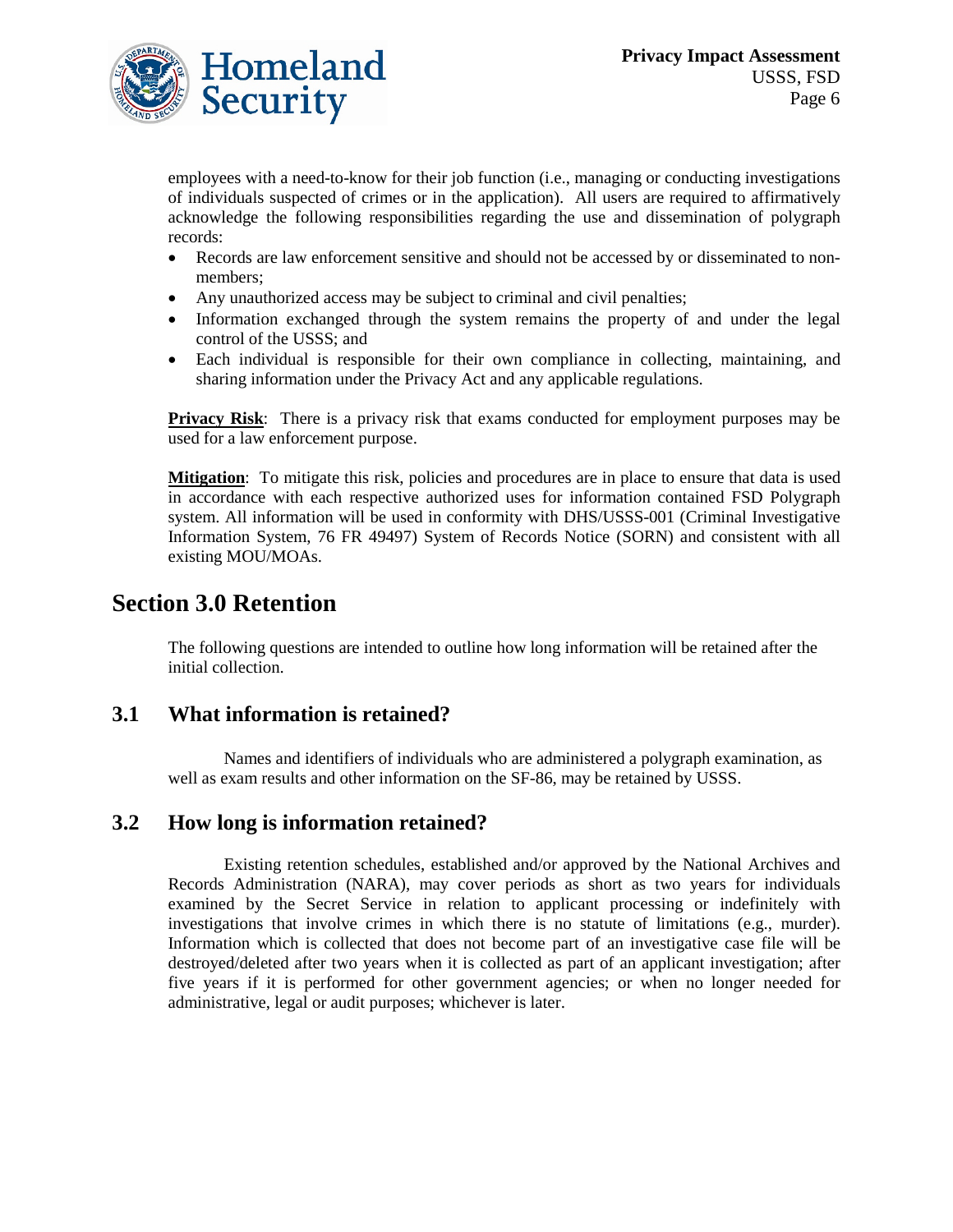

## **3.3 Has the retention schedule been approved by the component records officer and the National Archives and Records Administration (NARA)?**

No, USSS is currently working towards the approval of disposition schedules by the Secret Service Chief Records Officer and NARA.

However, various approved record schedules exist which describe and define retention periods for polygraph records (e.g., N1-87-86-2, "Polygraph Examinations Maintained by the Forensic Services Division.") These approved schedules will serve as the basis for a new comprehensive schedule specific to the FSD Polygraph System, which is being developed for approval by the component records officer and by NARA.

## **3.4 Privacy Impact Analysis: Please discuss the risks associated with the length of time data is retained and how those risks are mitigated.**

**Privacy Risk**: There is a risk that polygraph data could be maintained for a period longer than necessary to achieve agency's mission.

**Mitigation**: Although there is always risk inherent in retaining personal data for any length of time, the polygraph data retention periods based on case type identified in the NARA schedules are consistent with the concept of retaining personal data only for as long as necessary to support the agency's mission. Further, the system is available only to authorized Secret Service personnel, and law enforcement agencies, and must be used in conformance with applicable laws and regulations.

The Secret Service retains the information no longer than is useful or appropriate for carrying out the information dissemination, collaboration, or investigation purposes for which it was originally collected. Information which is collected that becomes part of an investigative case file will be retained for a period which corresponds to the specific case type developed (e.g., judicial, non-judicial, non-criminal, etc.).

## **Section 4.0 Internal Sharing and Disclosure**

The following questions are intended to define the scope of sharing within the Department of Homeland Security.

## **4.1 With which internal organization(s) is the information shared, what information is shared and for what purpose?**

Only criminal-related exam information may be shared with any eligible DHS component agencies with law enforcement authority to the extent required to enable authorized officials to complete their functions and responsibilities. Authorized officials may include those with a needto-know do so that they may investigate potential criminal activity.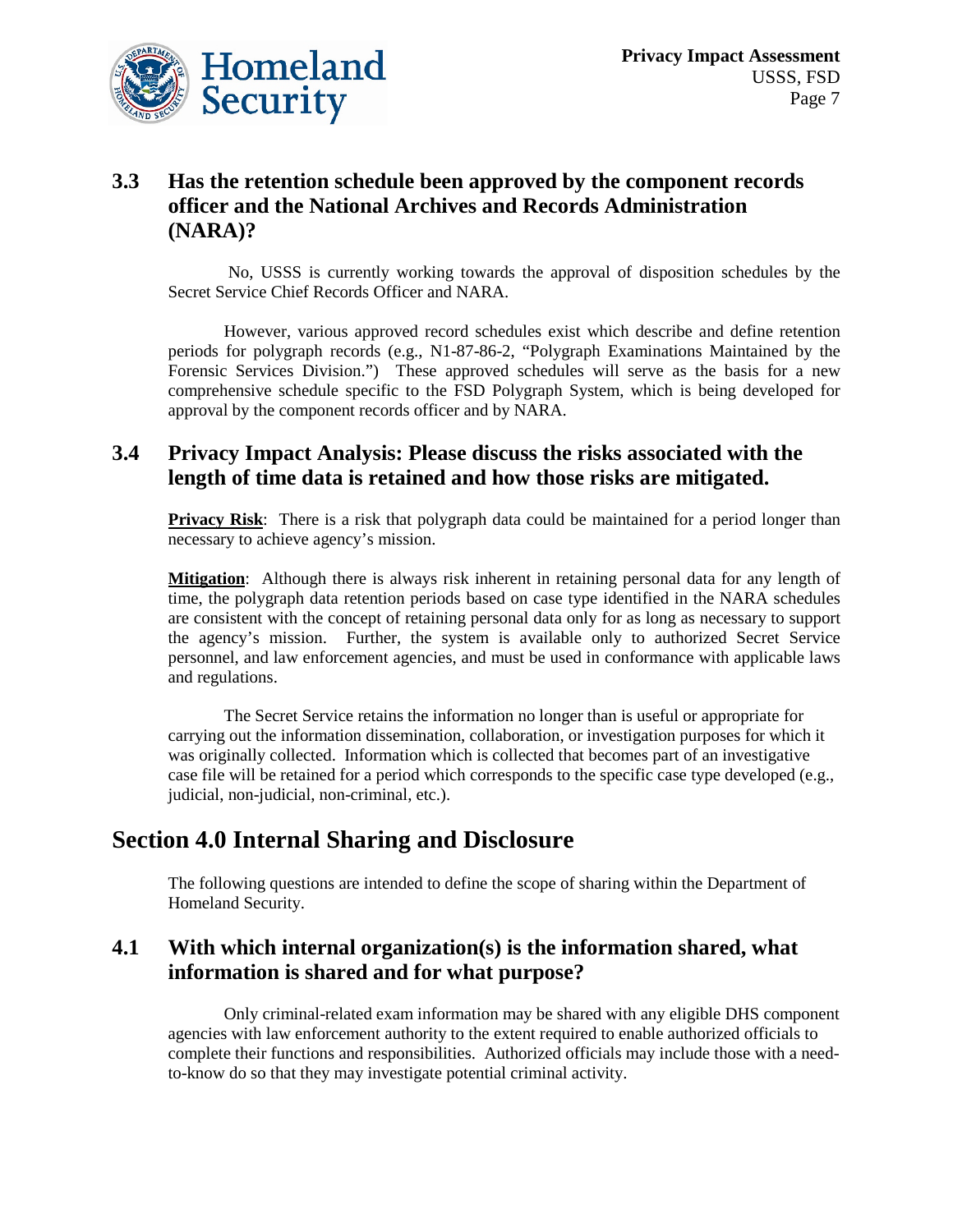

## **4.2 How is the information transmitted or disclosed?**

Criminal database information is transmitted to law enforcement or court-mandated agencies verbally. If USSS retains an actual copy of the examination results report, with consultation from Office of Chief Counsel, a paper copy of the report would be faxed. For applicants, reports are released only via a USSS vetted and approved FOIA request.

## **4.3 Privacy Impact Analysis: Considering the extent of internal information sharing, discuss the privacy risks associated with the sharing and how they were mitigated.**

**Privacy Risk:** Privacy risks associated with internal sharing of the data is unauthorized access to, or disclosure of, PII contained in the system.

**Mitigation :** To mitigate this risk, access to the system is limited to authorized personnel with a need to know. DHS policies and procedures are in place to limit the use of and access to data in the system to the purposes for which it was collected. All authorized users must log on using a two-factor authentication. Further, local field offices verify the status and ongoing need of the investigation. If information is needed on an exam that a polygraph examiner did directly for a law enforcement agency, then the examiner would verify the recipient's need for this information.

All DHS employees and contractors are required to follow DHS Management Directive (MD) Number: 11042, *Safeguarding Sensitive But Unclassified (For Official Use Only) Information*, May 11, 2004. This guidance controls the manner in which DHS employees and contractors must handle Sensitive but Unclassified/For Official Use Only Information. All employees and contractors are required to follow Rules of Behavior contained in the DHS Sensitive Systems Handbook. Additionally, all DHS employees are required to take annual computer security training, which includes training on appropriate use of sensitive data and proper security measures.

## **Section 5.0 External Sharing and Disclosure**

The following questions are intended to define the content, scope, and authority for information sharing external to DHS which included federal, state and local government, and the private sector.

## **5.1 With which external organization(s) is the information shared, what information is shared and for what purpose?**

USSS administers exams to subjects of allegations to assist local and state law enforcement as well as some federal agencies. Polygraphs given to support state and local law enforcement are generated from their offices. They will directly contact either the local USSS polygraph examiner or the local field office and request assistance in a particular case. Exams conducted at the request of state and local law enforcement agencies are generally conducted to provide forensic and investigative support in investigations involving missing or exploited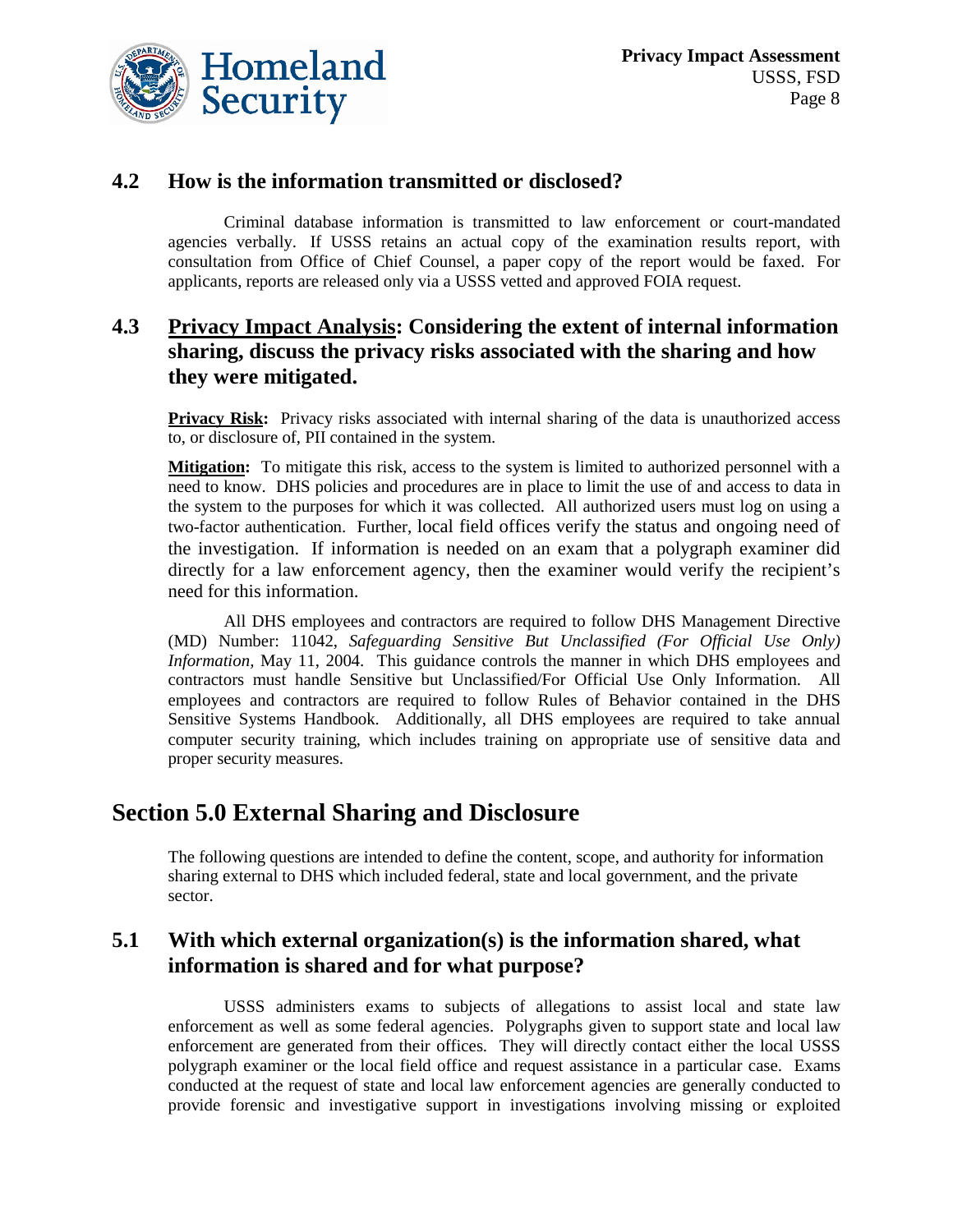

children in accordance with 18 U.S.C. § 3056(f). Some exams may be conducted on subjects in state and local law enforcement investigations involving major felonies.

With respect to federal agency requests for polygraph support, there is a Memorandum of Understanding between USSS and DHS/OIG and OIG requests are vetted through the USSS Office of Professional Responsibility and the USSS Inspection Division for authorization. For any exams run for a federal agency, the exam will not be run in internal affairs/administrative cases. USSS polygraph examinations for federal agencies, other than OIGs, are quite infrequent and are conducted only for those agencies that do not have existing polygraph programs. As such, they are conducted in the absence of any MOU/MOA's using the same approval process as for OIG.

Only criminal-related polygraph examination information is shared with accredited law enforcement agencies outside of DHS on a need to know basis to support criminal investigations and assignments by the Secret Service. Information may be shared in accordance with the purposes and routine uses specified in the Secret Service's System of Records Notice DHS/USSS-001 (Criminal Investigative Information System, 76 FR 49497) in support of the USSS investigative mission.

## **5.2 Is the sharing of personally identifiable information outside the Department compatible with the original collection? If so, is it covered by an appropriate routine use in a SORN? If so, please describe. If not, please describe under what legal mechanism the program or system is allowed to share the personally identifiable information outside of DHS.**

The sharing of PII outside the department is compatible with the original collection. The system was developed for the purpose of sharing a limited amount of information to law enforcement agencies with investigative responsibilities.

As an investigative information system owned by the Secret Service, the database is covered by the DHS/USSS-001 (Criminal Investigative Information System, 76 FR 49497) System of Records Notice (SORN) which specifies how the information be may used. Also, all Secret Service employees and contractors are trained on the appropriate use of PII. The sharing of information between the Secret Service and participating agencies is covered by and consistent with the routine uses contained in the DHS/USSS-001 SORN.

## **5.3 How is the information shared outside the Department and what security measures safeguard its transmission?**

The criminal examination data is shared between the Secret Service and other participating accredited law enforcement agencies. The Secret Service bears responsibility for the security of the portal and transmission of the data to participating agencies. Any information shared with organizations outside the Secret Service is required to be appropriately secured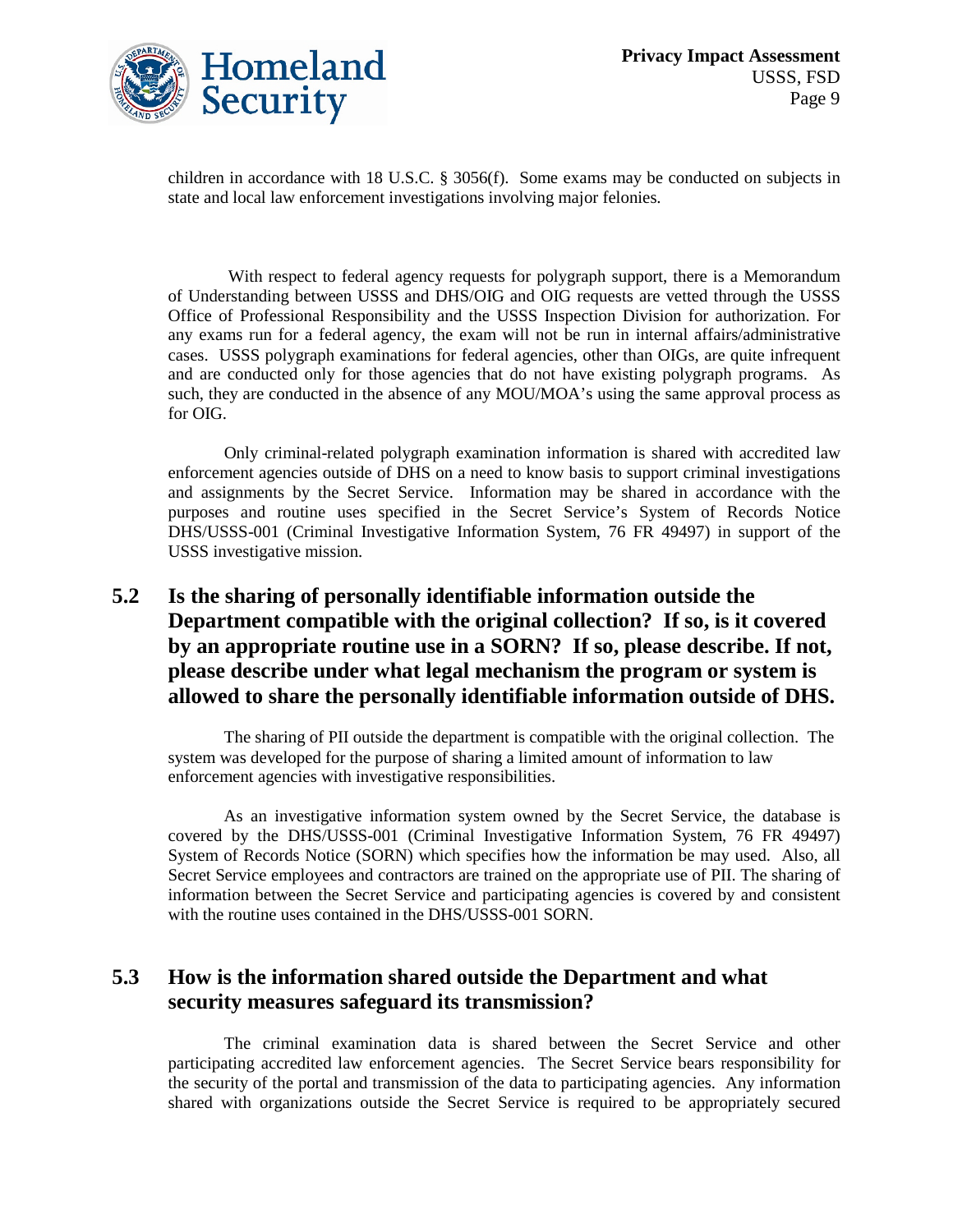

pursuant to the Office of Management and Budget Memorandums 06-15, Safeguarding Personally Identifiable Information, and 06-16, Protection of Sensitive Agency Information.

## **5.4 Privacy Impact Analysis: Considering the external sharing, explain the privacy risks identified and how they were mitigated?**

**Privacy Risk:** The primary privacy risk associated with external sharing is the sharing of data for purposes that are not compatible with the original purpose of the collection.

**Mitigation:** This risk is mitigated by limiting access to the database by only permanently assigned QC polygraph examiners within the Secret Service members. When logging on to the database, users must also acknowledge they are accessing a government information system and agree to adhere to rules and regulations concerning information sharing and confidentiality.

## **Section 6.0 Notice**

## **6.1 Was notice provided to the individual prior to collection of information?**

In all instances the individual has consented to the use of the polygraph. A Statement of Consent is presented to the examinee and must be voluntarily executed. At any time during the polygraph, the examinee may opt to terminate the examination.

Further, the System of Records Notices DHS/USSS-001 (Criminal Investigative Information System, 76 FR 49497) and DHS/USSS-003 (Non-Criminal Investigative Information System, 76 FR 66937) provide notice regarding the collection of information and the routine uses associated with the collection of the information. The final rule for the systems of records officially exempts the systems from portions of the Privacy Act.

## **6.2 Do individuals have the opportunity and/or right to decline to provide information?**

All polygraph examinations are voluntary. Individuals must sign a Statement of Consent prior to any exam being administered. Those applying for USSS employment may decline the polygraph examination or may depart the examination at any point; however, by doing so, they forfeit further consideration for employment as the examination is required to determine eligibility.

## **6.3 Do individuals have the right to consent to particular uses of the information? If so, how does the individual exercise the right?**

Individuals do not have the right to consent to particular uses of the information.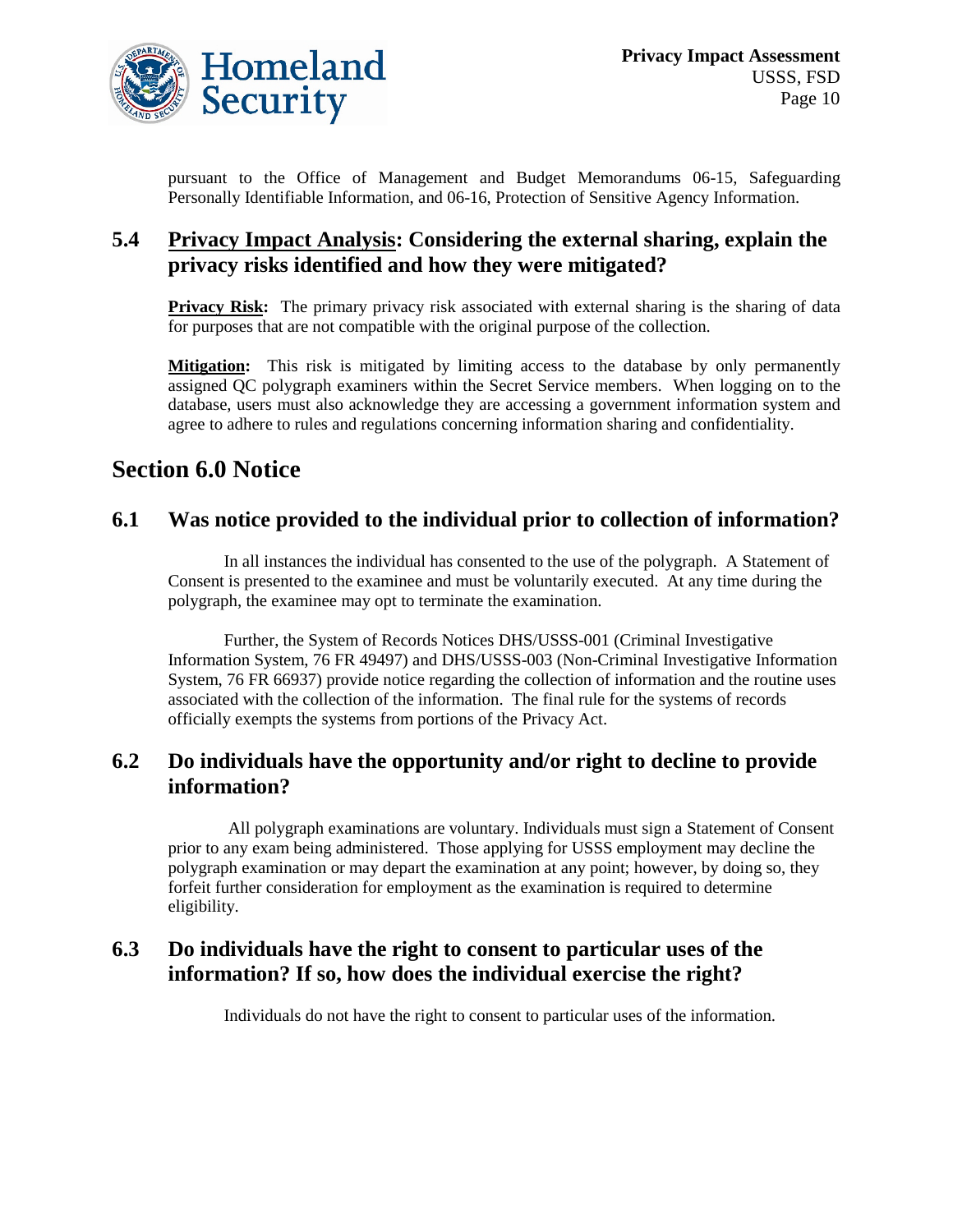

## **6.4 Privacy Impact Analysis: Describe how notice is provided to individuals, and how the risks associated with individuals being unaware of the collection are mitigated.**

Notice is provided to individuals at the time of examination as information is collected directly through the interview of the examinee, and all examinees must sign a Statement of Consent prior to the exam being administered. Further, notice is provided herein and through DHS/USSS-001 and DHS/USSS-003 SORNs.

## **Section 7.0 Access, Redress and Correction**

## **7.1 What are the procedures that allow individuals to gain access to their information?**

Access requests will be considered on a case-by-case basis if made in writing to the Secret Service's FOIA Officer, Communications Center (FOIA/PA), 245 Murray Lane, Building T-5, Washington DC 20223, as specified in the DHS/USSS-001 SORN.

## **7.2 What are the procedures for correcting inaccurate or erroneous information?**

The procedures are the same as those outlined in Section 7.1.

## **7.3 How are individuals notified of the procedures for correcting their information?**

The mechanism for requesting correction of information is specified in the System of Records Notices DHS/USSS-001 (Criminal Investigative Information System of Records Notice 76 FR 49497) and DHS/USSS-003 (Non-Criminal Investigative Information System of Records Notice, 76 FR 66937).

## **7.4 If no formal redress is provided, what alternatives are available to the individual?**

See Section 7.3.

## **7.5 Privacy Impact Analysis: Please discuss the privacy risks associated with the redress available to individuals and how those risks are mitigated?**

**Privacy Risk**: There is a privacy risk of inaccuracies in polygraph exam results.

**Mitigation**: All USSS examiners are undergo rigorous training and testing prior to being deemed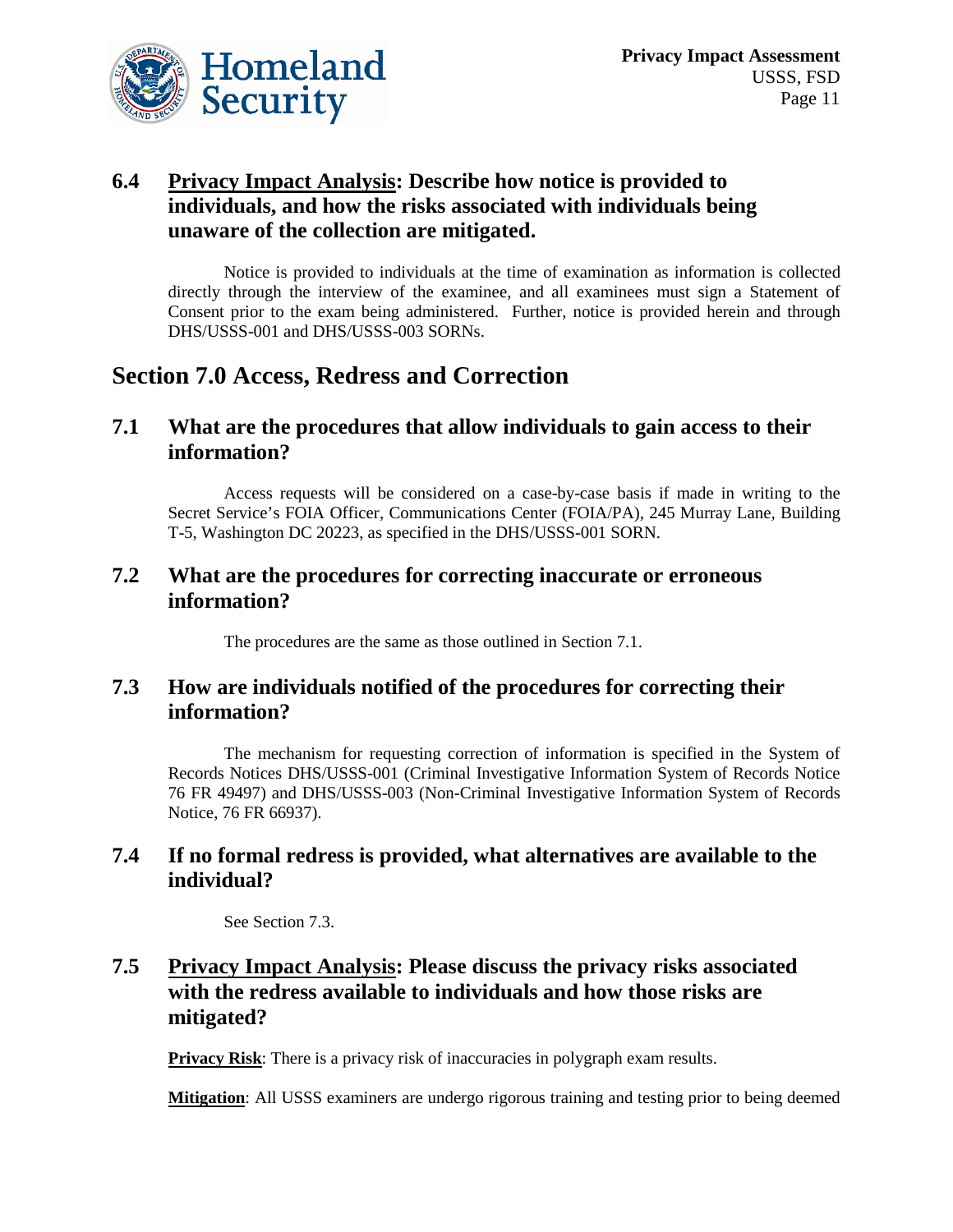

qualified to administer polygraph examinations. Nonetheless should examinees believe that the results of examination are erroneous, redress is available through written request to the Secret Service Freedom of Information Officer as described above; however, providing individual access and/or correction of the records may be limited for law enforcement reasons as expressly permitted by the Privacy Act.

## **Section 8.0 Technical Access and Security**

## **8.1 What procedures are in place to determine which users may access the system and are they documented?**

DHS physical and information security policies dictate who may access USSS computers and filing systems. Specifically, DHS Management Directive 4300A outlines information technology procedures for granting access to USSS computers. Access to the information is strictly limited by access controls to those who require it for completion of their official duties.

#### **8.2 Will Department contractors have access to the system?**

No. All USSS users of the polygraph database are USSS employees.

## **8.3 Describe what privacy training is provided to users to either generally or specifically relevant to the program or system?**

All USSS employees are required to receive annual privacy and security training to ensure their understanding of proper handling and securing of PII. Also, DHS has published the "Handbook for Safeguarding Sensitive PII," providing employees and contractors additional guidance.

## **8.4 Has Certification and Accreditation been completed for the system or systems supporting the program?**

The certification and accreditation was completed on August 9, 2010, and expires on August 9, 2013.

## **8.5 What auditing measures and technical safeguards are in place to prevent misuse of data?**

All Department information systems are audited regularly to ensure appropriate use and access to information. Specifically related to this system, application access is mediated through a two-tier identification and authentication process. End users must successfully gain access to the USSS net before they can access the polygraph database application. USSS.net access is restricted to a population of known user IDs that are generated when the USSS.net account is issued and manually entered into the database users table by the system administrator. Any changes to the hardware or software configuration are subject to review and approval by the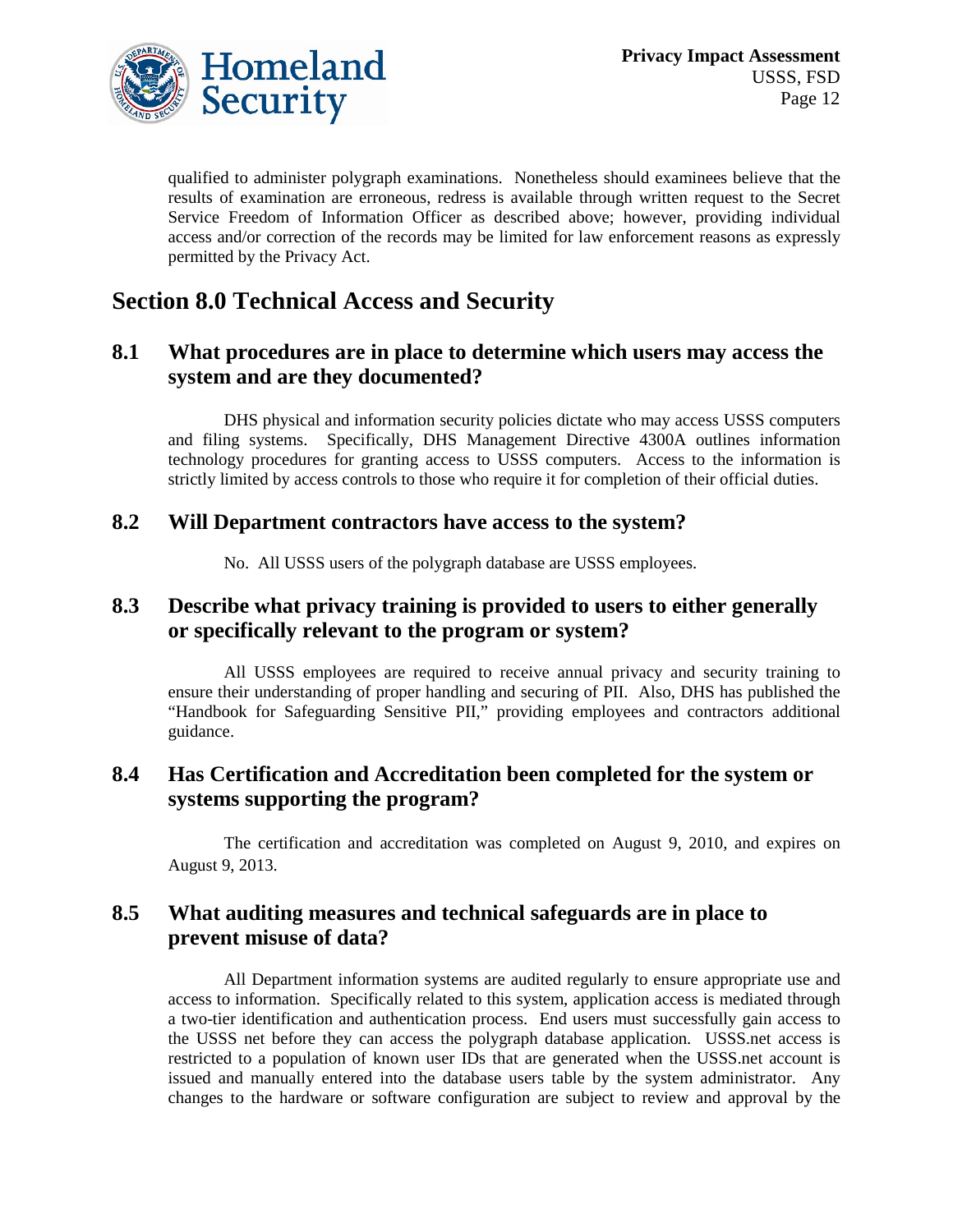

Secret Service Configuration Control Board process to ensure integrity of the application.

## **8.6 Privacy Impact Analysis: Given the sensitivity and scope of the information collected, as well as any information sharing conducted on the system, what privacy risks were identified and how do the security controls mitigate them?**

**Privacy Risk:** The risk of unauthorized access exists with any information technology system.

**Mitigation:** Access to the polygraph database is restricted to QC examiners within the Polygraph Operations Branch. Information shared via this database is limited to personal identifiers and test outcomes.

#### **Access Control**

- Access/control is restricted to users with a valid userid and password. In addition to the userid and password, the user must have an assigned certificate installed on the user's workstation for access through USSS.NET. If the user is on the USSS Network, access is granted via the USSS network active directory account.
- Session timeouts, user selectable from 10 minutes to 4 hours with 30 minutes the system default.
- The account is locked after 3 consecutive incorrect sign on attempts.

#### **Auditing**

- All accounts are audited by the USSS Polygraph system administrator.
- The audit trail provides a timestamp and userid.
- The information is recorded into the database for each log on/off attempted.
- The contents of audit logs are protected from unauthorized access, modification, and/or deletion. Administrator privilege is required for access to audit logs.

## **Section 9.0 Technology**

#### **9.1 What type of project is the program or system?**

The polygraph database system is an information-collection tool.

## **9.2 What stage of development is the system in and what project development lifecycle was used?**

The system is in the operations and maintenance lifecycle phase.